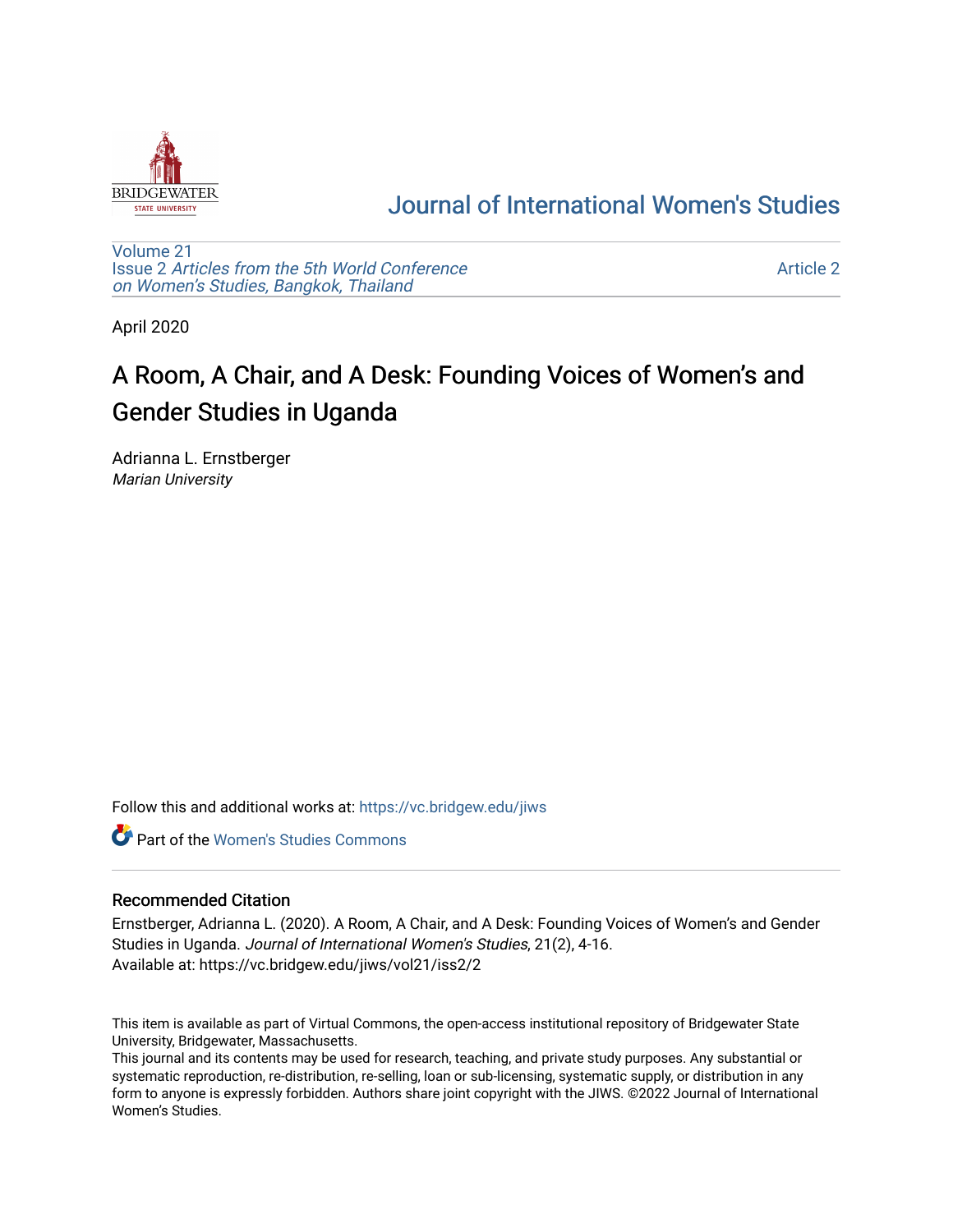#### Ernstberger: Founding Voices of Women's and Gender Studies in Uganda

This journal and its contents may be used for research, teaching and private study purposes. Any substantial or systematic reproduction, re-distribution, re-selling, loan or sub-licensing, systematic supply or distribution in any form to anyone is expressly forbidden. ©2020 Journal of International Women's Studies.

#### **A Room, A Chair, and A Desk: Founding Voices of Women's and Gender Studies in Uganda**

By Adrianna L. Ernstberger<sup>[1](#page-1-0)</sup>

#### **Abstract**

This paper studies the birth and development of women's and gender studies in Uganda. I conducted this research as part of a doctoral thesis on the history of women's and gender studies in the Global South. Using feminist and standpoint theories, much of the research includes oral histories gathered over the course of three years of field work in Uganda. From the moment I heard my professor say, "I learned to be a feminist from Ugandan women," I knew that I wanted to understand the history of women's and gender studies in the country. In sub-Saharan Africa, the discipline of women's and gender studies has made dramatic inroads into the academy through the development of degree-granting undergraduate and graduate programs, the creation of research centers and institutes, and the growth of African feminist theory. Using Uganda as a case study, we can look to the oldest program of its kind in Africa to trace the birth of the discipline on the continent. The history of women's and gender studies in Uganda speaks to ways in which the discipline in the Global South has, since its inception, been entrenched in transnational feminism and an intersectional curriculum rooted in indigenous feminisms.

*Keywords:* Women's Studies, Gender Studies, Global South Feminism, African Feminism, women in Uganda, Uganda

#### **Introduction**

Within two hours of my arrival in Kampala, Uganda I became keenly aware of three quintessential elements of the city: red clay, pineapple, and gender studies. What do dirt, fruit and political ideology have in common, one might ask? The answer became clear as I wandered around Wandegeya Market, just outside the gates of Makerere University. Ugandan red clay is dense enough to form bricks that are used to pave roads and build homes, while also delicate enough that it creates a fine mist of dust, a dust that covers everything within its reach. My shoes, clothes, and skin quickly took on the distinctly reddish tone that is so ubiquitous with the region that tourists are offered "red dirt lattes" and t-shirts are sold with slogans such as "I walked the red dirt roads of Uganda." Atop this bed of dusty red clay, you find the heartbeat of the market, the men and women selling their wares. Vendors sell everything from second-hand shoes to cell phone calling cards to locally grown fruits and vegetables. Among all the fruit sold in the market, pineapple is the most prolific. The juicy, tender, delicious pineapple of Uganda is sold at almost every table and on every corner. Thus, shortly after my arrival in Uganda I found myself covered in a haze of

1

<span id="page-1-0"></span><sup>&</sup>lt;sup>1</sup> Adrianna Ernstberger is an Assistant Professor of History and Director of Gender Studies at Marian University in Indianapolis, Indiana. Her current research explores the social, political and institutional history of academic feminism, specifically focusing on the emergence of women's & gender studies in universities throughout the Global South. Dr. Ernstberger also conducts research on Transnational Women's Movements, Women and Slave Resistance, and the intersections of race, class, and gender in the development of tertiary curriculum globally.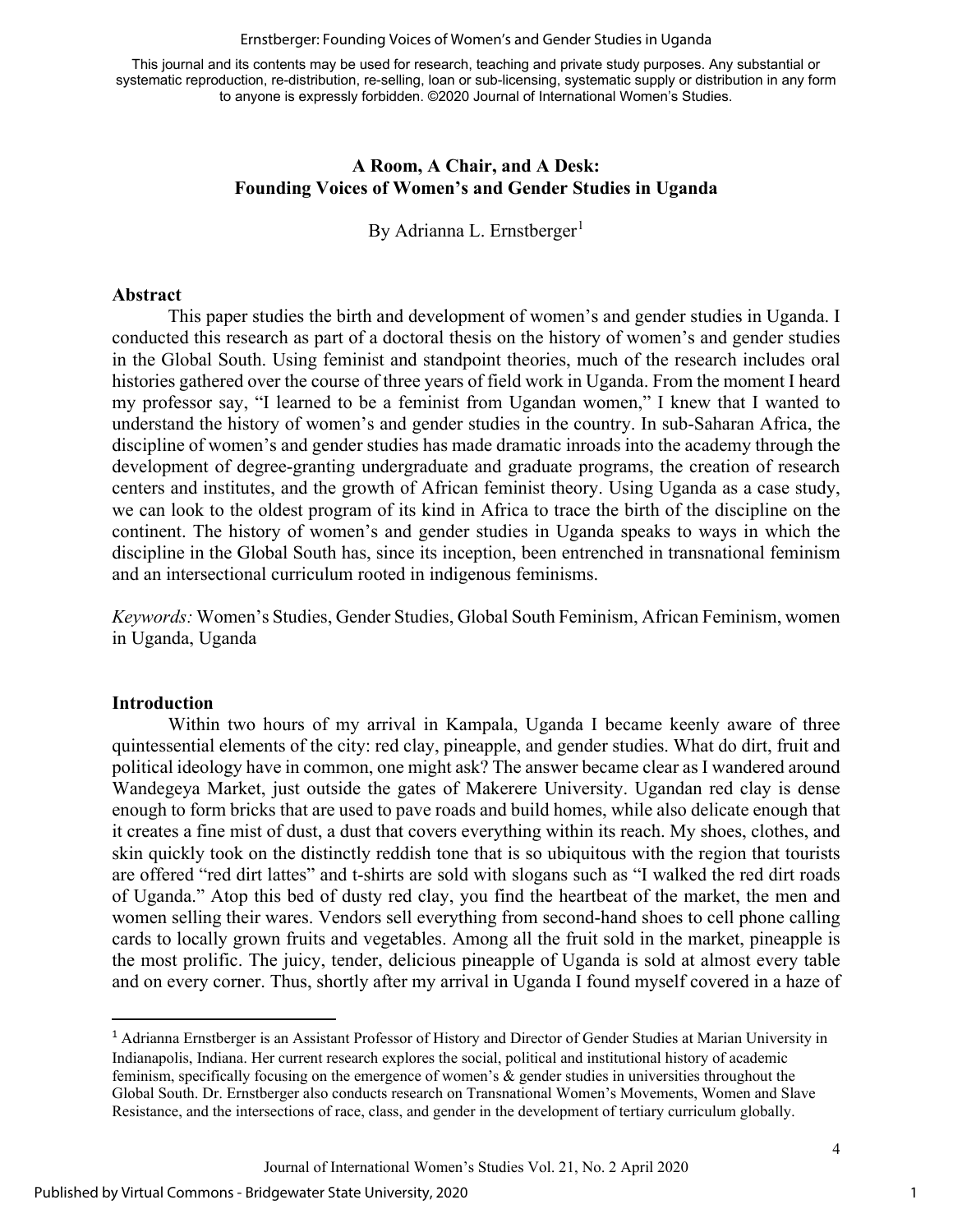red dust, eating freshly sliced pineapple, and discussing women's and gender studies (WGS) with a six-year old boy selling fruit in the market.

I am sad to confess that I did not get his name, as I was really only struck by the conversation's significance when thinking about it in retrospect. The young boy sold me some fruit while we engaged in the pleasantries of the market. The exchange of "hello" and "how are you today" was followed by the inevitable questions of "where are you from" and "what do you do?" I told him that I was a graduate student from America studying history and women's studies, to which he responded, "Oh, you study gender?" Slightly taken aback by the easy use of a word that typically stumps my undergraduate students for at least the first week of an Introduction to Women's and Gender Studies course, I responded, "Yes, I do. Do you know about gender?" Without missing a beat, he smiled at me with that patient smile children often give adults when they have asked a silly question and said, "Yes, its men's and women's stuff." Now, of course there is a world of nuance and more high-minded theoretical information that goes into the study of gender, but I was amazed by the fact that the term itself had become so mainstream that in a bustling marketplace a young boy, clearly working in the market and not studying in a classroom, was able to articulate a basic familiarity with the word "gender." This is how I started on my path to find out how WGS came to be as commonplace to contemporary Kampala as red dirt and pineapple.

#### **The Beginning of the Beginning**

In 1975, the First United Nations Conference on Women took place in Mexico City, Mexico, catapulting women's rights and questions about the status of women into international political debate. Ten years later, the Third United Nations Conference on Women took place in Nairobi, Kenya, allowing women throughout the Global South access to both the general conference and the conference's NGO Forum. The Third United Nations Women's Conference in Nairobi, Kenya in 1985 marks the naissance of WGS in Uganda.

While the program would not enroll its first class until the fall of 1991, it was at this conference that the founding pioneers began the work that led to the development of the Department of Women's Studies at Makerere University. During the panels, meetings, and workshops held during the NGO Forum in Nairobi, three of the founding pioneers of the School of Women and Gender Studies—Eleanor Maxine Ankrah, Deborah Kasente, and Victoria Mwaka—decided to work together to elevate the status of women in Uganda.

Ankrah is a retired professor of sociology from Uganda Christian University in Mukono, Uganda and describes herself as an "activist, consultant, and occasional lecturer" (personal communication, June 2012). She first came to Uganda in 1974 under a missionary visa with her husband, the late Canon Kwodwo Esuman Ankrah. Born January 29, 1934 in Winterville, North Carolina, Ankrah fell in love with the Ugandan people and the country itself. So much so that in February 2012 she became a Ugandan citizen. She began teaching at Makerere University in the Department of Sociology in 1975. During the later years of Idi Amin's reign, Ankrah took her two children to Kenya and began working on her PhD in sociology at the University of Nairobi.<sup>[2](#page-2-0)</sup> Earning her PhD gave her, in her eyes, legitimacy within the university system to advocate for both women's rights within the university in general and for the creation of a WGS program specifically.

<span id="page-2-0"></span><sup>2</sup> For more information on Idi Amin, see Decker, A. C. (2014). *In Idi Amin's Shadow: Women, Gender, and Militarism in Uganda*. Athens, Ohio: Ohio University Press.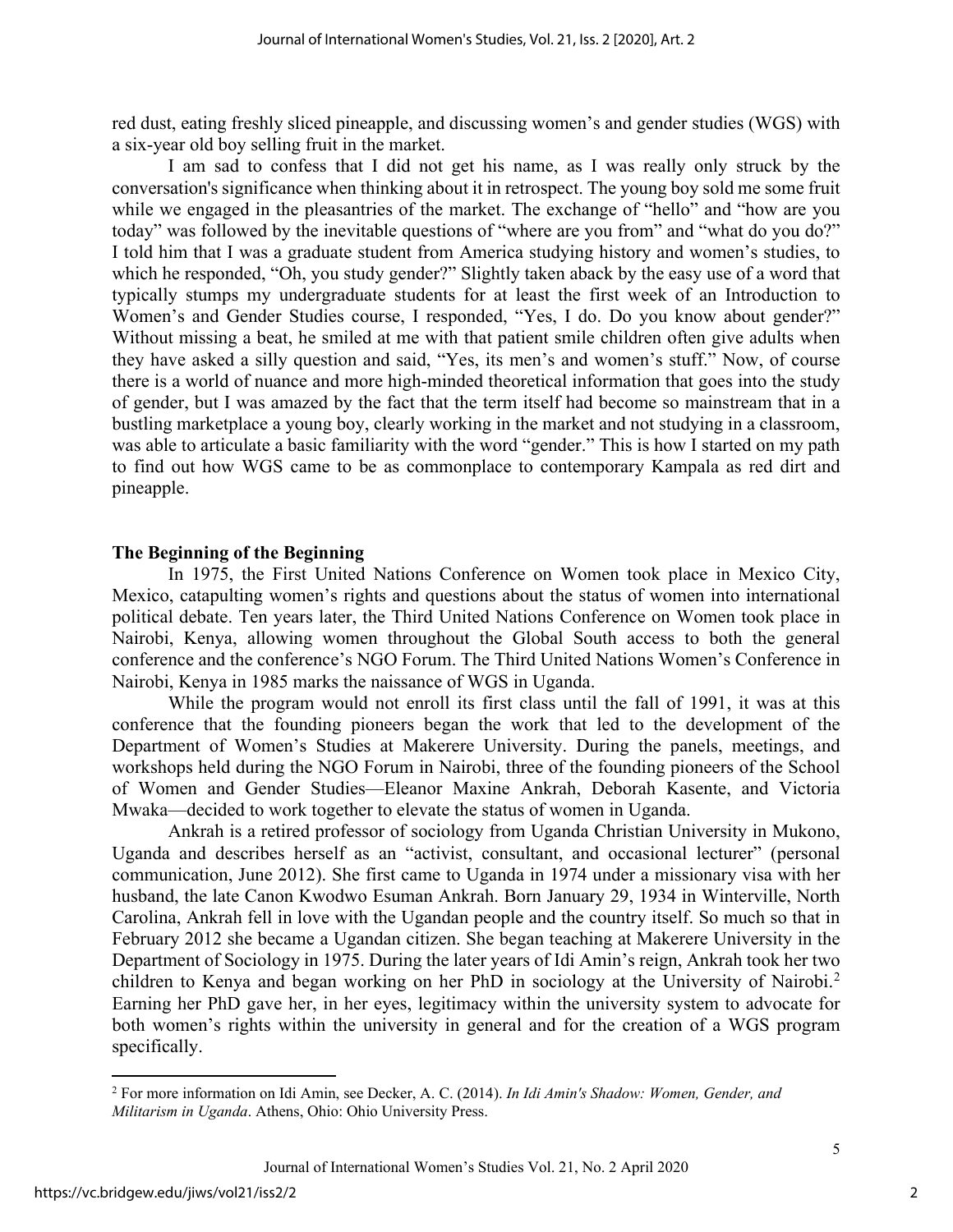Ankrah, like all of the past attendees I spoke with, remembered the Nairobi conference as a major turning point in her life. Ankrah stated, "I will forever remember Nairobi with an overwhelming sense of awe. There we were, over four thousand women from all over the world, standing side by side. We were there to meet about peace, about development, about women's rights, about just so many critical issues...issues critical to women" (personal communication, June 2012). She also spoke of the wide demarcation between women who attended as state envoys, such as Miria Obote, the wife of then-President Milton Obote, and women who attended for their own political purposes. She explained that "there were those women who were there because of their husbands, in fact, very few women were there because of their own activism or inquiry." She went on to explain that the political discord in the months leading up to the conference was the reason so few delegates from Uganda were in attendance. Ankrah asserted that only those in "good affiliation" to Obote were able to receive government sponsorship to attend the conference. Others, such as herself and other women from Makerere University, were scrambling to raise funds; "people were selling their cows, working two and three jobs, leading fundraisers at church, and reaching out to any and all social welfare within and beyond the state" in order to attend the conference, Ankrah explained. She highlighted the sense of urgency surrounding the conference when she stated that "there was a frenetic energy among us women…We knew this was the time for us to act."

Similarly, Kasente maintains powerful feelings about the Nairobi conference. Kasente is an associate professor of women and gender studies at Makerere University with degrees in English and education from Makerere University and a PhD in educational psychology from Kenyatta University. When discussing the conference in Nairobi, Kasente reflected that "it was the most exciting part of my life, I think" (personal communication, July 2012). Kasente echoed Ankrah's point that gaining permission and funds to attend the conference was very challenging, stating that "going was very difficult because you had to be classified as *not* anti-regime," that is, not opposed to the Obote regime. As the chair of the Uganda Association of University Women and being in good political standing, Kasente was able to secure the necessary visas and funding to support her attendance (Uganda Association, n.d.). She was adamant that this was a critical moment not only in her life but also in the lives of Ugandan women as a whole, even those who were not in attendance. Kasente exclaimed, "I cannot say enough about it! When we got there, especially to the NGO Forum, I just looked around and thought 'My God, this is what I've been dreaming about'" (personal communication, July 2012). She remembers being surprised that the "feminists" were "not talking just about all the sexuality stuff. They were talking about the world, about discrimination and international issues. I found the whole experience very enlightening." It was at the Nairobi conference that she was introduced to WGS as an academic discipline and where she saw its potential for political and social transformation.

Kasente and Ankrah concurred that the most exciting impact of the conference was the work that began after the delegates returned to Uganda. Ankrah memorably splashed her cup of tea on her lap as she waved her arms, excitedly telling me, "We came out of Nairobi on fire!" (personal communication, June 2012). She went on to extrapolate that "we came back to Uganda, just one week before Obote was overthrown. I remember sitting for tea with Joy Kwesiga and Kasente and saying to them: 'What now? Where are we headed? What are we going to do with all of this information?' We all agreed that we must start something here in Uganda." Likewise, Kasente recalled returning from the conference and immediately beginning work with Ankrah.

Before work could begin on WGS in Uganda, there first needed to be an assessment of the needs of Ugandan women and the establishment of an organization that would work toward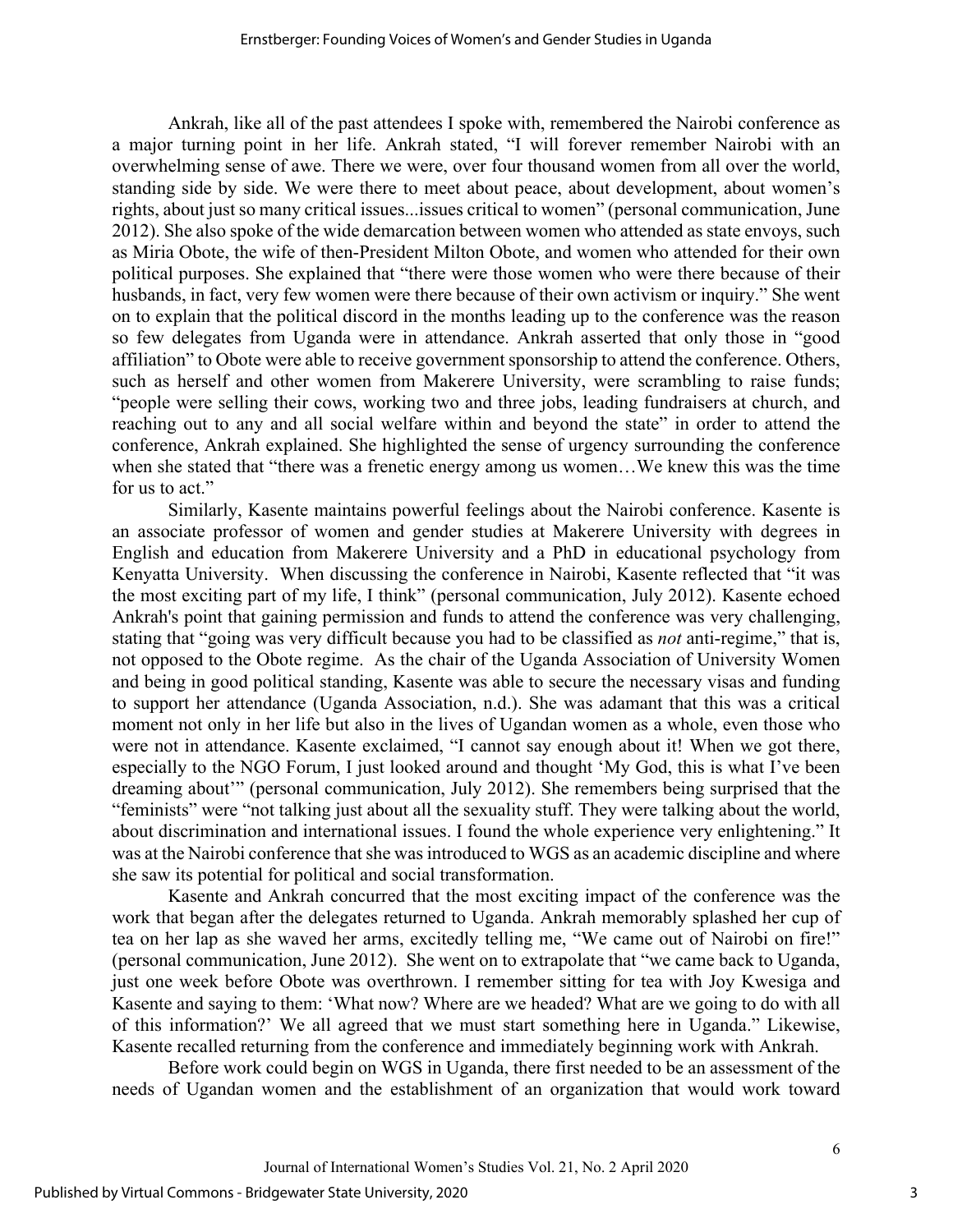meeting those needs. Due both to the divide between state and non-state delegates at the Nairobi conference and the unique challenges faced by women throughout the recent political instability and dictatorship, it was clear that Ugandan women needed an organization that was led by women and independent of the government.

Ankrah pointed out that, upon returning from Nairobi, they were concerned with creating programs that served women outside of family welfare issues. She stated "that was the critical issue; we had to take action outside of the family…actions that led to development. Development of and for women. We had to move towards women's rights. It was the first time that a significant movement towards women's rights—not just human rights, but women's rights—took hold in Uganda." The enthusiasm that they received from women all over Uganda toward the creation of a national women's association stood out to her. She recalled "it was amazing how responsive people were." She went on to explain that many things came together very quickly: "We started as three women in a small room on [Makerere's] campus in July [1985], and then it became six and then by November [1985] there were at least nineteen of us actively committed to the establishment of ACFODE [Action for Development] and a women's studies program at Makerere University."

On November 19, 1985, just four months after returning from Nairobi, Uganda's first national organization for women, Action for Development (ACFODE), was established. ACFODE remains the largest organization for women in Uganda, working toward women's empowerment and gender equality. ACFODE's vision of "a just society where gender equality is a reality," and mission statement, "to empower women and influence legislation and policy for gender equality in Uganda," have remained steadfast for over thirty years (Action for Development, n.d.). The earliest initiatives of ACFODE, and the women involved in it, were focused on myriad aspects of women's empowerment, be it through education, political reform, social services, or economic policies. As such, ACFODE has utilized "consolidated advocacy for policy formulation, research, capacity building, coalition building, mobilization and sensitization as its core strategies geared towards enhancing the capacity of Ugandans to champion the women's cause and gender equality on the national agenda," according to their website.

ACFODE published a brief history of the organization, *25 Years: A Shattered Dream Gave Birth to ACFODE's Incredible Journey*, in 2010, documenting the names of key founders, such as Hilda Tadria, Ruth Mukama, Kwesiga, and Ankrah (Action for Development, n.d.). However, it is important to mention that in numerous interviews, including those with several of the founding pioneers, the women were uncomfortable with the idea of "naming" the key founders. Kwesiga best articulated this discomfort when she said, "Oh, there were so many of us early on. Obviously those that had been in Nairobi were very active, but there were so many others…female parliamentarians, academics, just so many of us…so to me, to name names, I think that wouldn't be precise" (personal communication, June 2012).This felt less like an attempt to be modest or to avoid missing an important name, and more like a conscious desire to eschew a figure-head history. Instead the early founders regularly focused on the history of the organization or associations as a whole. That said the majority of women who were named had all attended the Nairobi conference; as such, the connection between the conference and the development of WGS in Uganda cannot be ignored.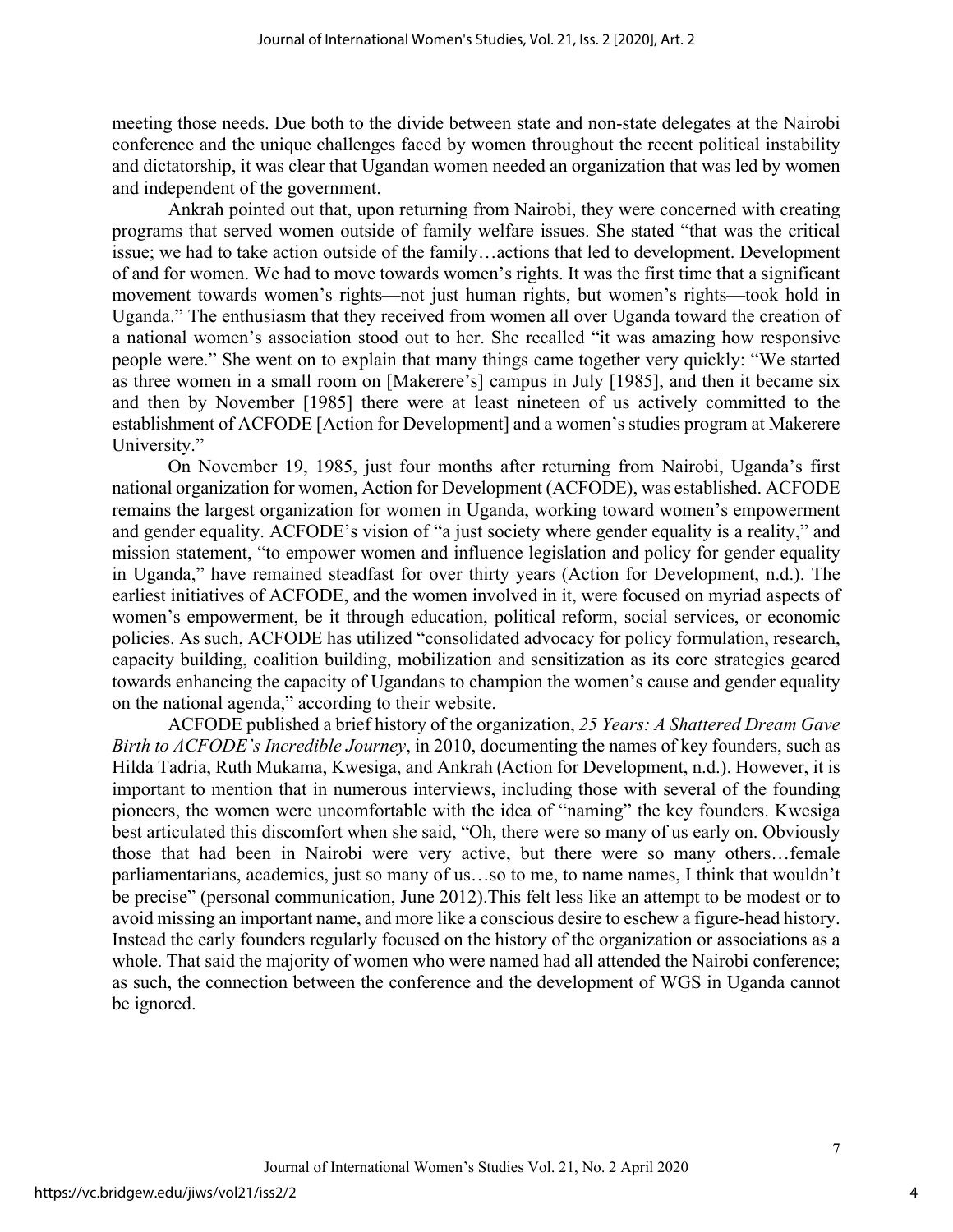#### **From a Room to a School**

In July 1987, several members of the founding committee introduced the proposal for a WGS program at Makerere University at the Donors Council meeting. After the committee spent two years planning, research, and capacity building, the university approved the implementation of the program, so beginning WGS in Uganda. Reflecting on the strategies employed in the early development of the program, Ankrah stated: "the genius of our plan was in its simplicity. When I drafted the initial report that went before the University Senate, I asked only for one room, one desk, and one chair. I said that we would start at the master's level in order to train future instructors, and I promised that if we have just ten students initially, we could make the program run" (personal communication, June 2012). And that is exactly what the university gave them: no less, no more. The newly approved endeavor was housed in a tiny basement room, with a single desk and a single chair. Mwaka, with what appeared to be equal parts chagrin and nostalgia, stated, "If more than one of us was there, we would try to borrow chairs from other rooms. But if more than three of us needed to meet, we could not fit…so we usually met either in our own departments, or off campus depending on our needs" (personal communication, June 2012). In *Celebrating 10 Years of Existence: Department of Women and Gender Studies, Makerere University*, the editors Stella Mukasa and Nite B. Tanzarn (2002) echoed these early structural dynamics, stating:

[T]he department is housed in a small basement room. For furniture you had three chairs, one for the Head of the Department, another one allocated to the staff members, to use in turns and the other one for students. For equipment: One borrowed typewriter. For a library, several cardboard boxes all of which you need to check through each time you need to locate a book for a student. Using these facilities, [we were] to conduct an MA Programme in Gender Studies for 10 students. (p. 9)

In spite of the structural inadequacies, which included not only extremely limited space and resources but also limited initial support, the program flourished. The next several years were a fury of fundraising, curriculum development, and bureaucratic navigations.

Each of the founding pioneers made a point of mentioning, in one way or another, the challenges that they faced not only in securing financial support but also in getting their colleagues and university officials on board. Kasente stated that efforts to gain support for the new discipline were taxing as "people didn't really take it seriously. Not for any reason other than they didn't understand what it was about" (personal communication, July 2012). She pointed out that it was understandable in some ways since she had only just become familiar with the topics herself. As such, she asserted that "to expect everybody to be excited to pick it [women's and gender studies] up, I think, was expecting too much." As we discussed more about the push to establish the program after the initial Senate approval, Kasente, somewhat jokingly, looked around to ensure no one was listening and explained that in the early years of the program they had to be somewhat discreet in their work. She said, "It was a lot of hustling and pushing and maneuvering and most of it let's say 70% of the work had to be done underground, to get the department started." The need to be strategic in how they approached this project stemmed not just from Uganda's recent history of political instability or fears of political/legal consequences but also from the social capital that could be lost by associating themselves with the Western import of feminism.

Finally, in the fall of 1991, Makerere University enrolled its first students in pursuit of a master's degree in women's studies. From 1991 through 1998, the department focused on

5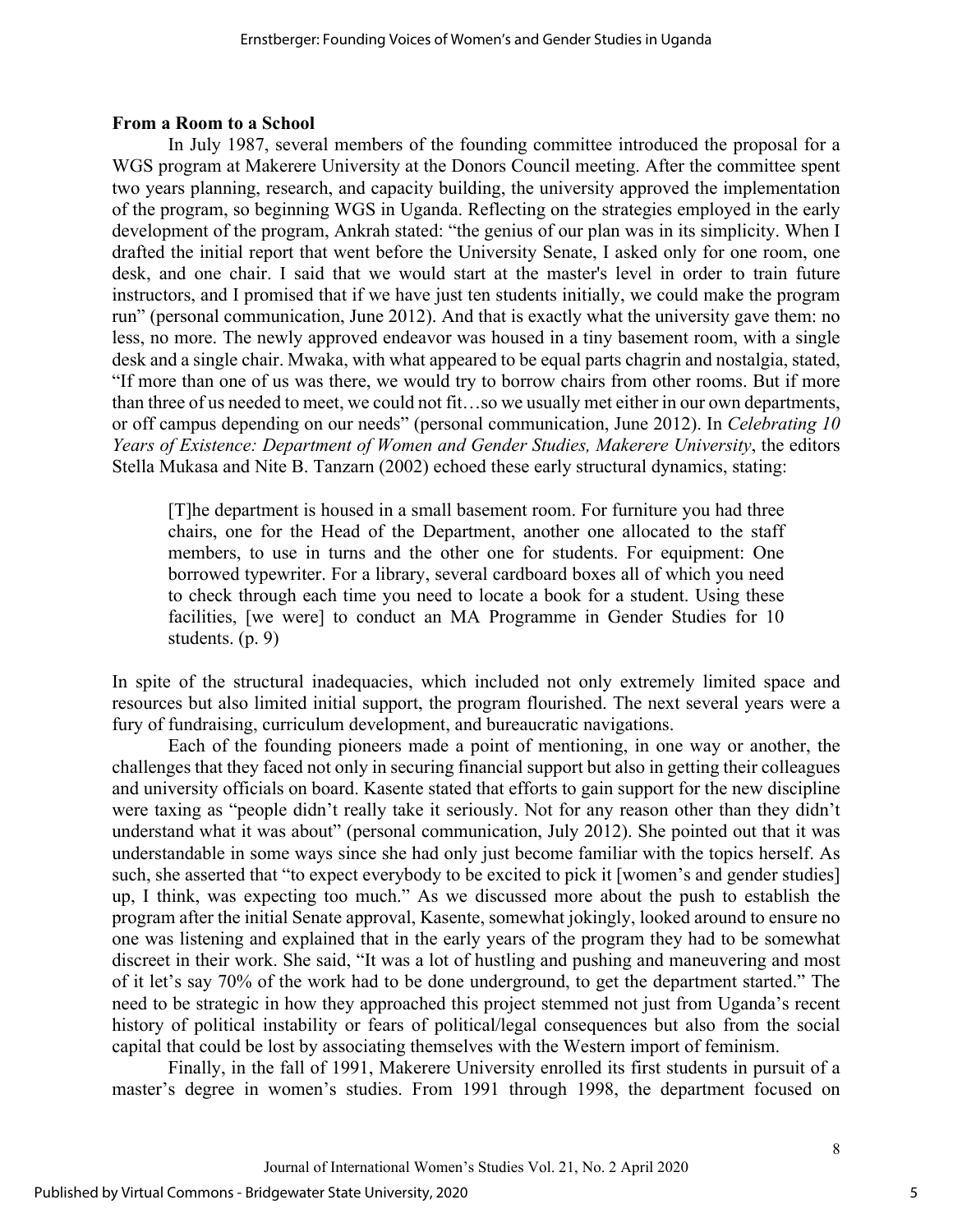developing its master's program. With the name change from the Department of Women's Studies to the Department of Women and Gender Studies in 1992, the program also incorporated a more gender-sensitive focus that encouraged the study of feminist theory within a specifically African framework, and gender and development issues more broadly. In 2000, the department initiated doctoral and bachelor's degree programs, both of which have continued to grow. In 2002, the department hosted the Eighth International Women's Worlds Conference, both a first for Uganda and for Africa. The conference was a major highlight of the department's growth, and evidence of its transnational networking. At this conference, a new building was dedicated, and *Celebrating 10 Years of Existence* was released. Finally, in 2011, the university promoted the Department of Women and Gender Studies to the status of a school. It fell under the leadership of its own dean, Consolata Kabonesa, and was renamed the School of Women and Gender Studies.

In their own historical record, the Department of Women and Gender Studies has taken great effort to establish the connections between the United Nations Decade for Women, the Third World Conference on Women in Nairobi, and the Ugandan Women's Movement as critical elements in setting the stage for the development of a WGS program at Makerere (Department, 2002). Furthermore, it also highlights the relationship between the increase in women's NGOs and the establishment of both the Association of University Women and the Ministry of Women in Development as essential to both the support of the program and the increased visibility of women's issues in Uganda. WGS in Uganda was inherently transnational from its inception and remains so still today.

#### **Scholarship on Women's and Gender Studies in Uganda**

While there has been significant academic research on the histories of WGS in countries such as Ghana, South Africa, and Kenya, there has been relatively little study of the School of Women and Gender Studies at Makerere University. As the oldest national university in East Africa, as well as the home of the oldest sustained WGS program on the continent, this is a significant history that has been either overlook in general or reduced to institutional histories.

The first and only monograph on the School of Women and Gender Studies, *Celebrating 10 Years of Existence,* was self-published in 2002 in preparation for the Eighth International Women's Worlds Conference. The then-named Department of Women and Gender Studies hosted the conference, which was held in Africa for the first time in the conference's history. This book offers an overview of the history of WGS in the country, focusing heavily on the role of international donors such as the Danish International Development Agency (DANIDA), the British Council's Department for International Development (DFID), and the Swedish Agency for Research with Developing Countries (SIDA-SAREC). In addition to addressing the sources of much of the department's initial funding, the editors also pay special tribute to the role of the Ugandan government and the support of the university in the establishment of the department, stating that the "establishment of the Department of WGS in 1991, was an outcome of a four year process of advocacy and lobbying by members of the Ugandan Women's Movement on the one hand, and the goodwill and commitment of the Makerere University administration on the other" (Department, 2002, p. vii). Citing the Constitution as an example of the government's commitment to gender egalitarianism and the improvement of the status of women, the editors point out some of the progressive constitutional frameworks such as gender balances in representation, rights of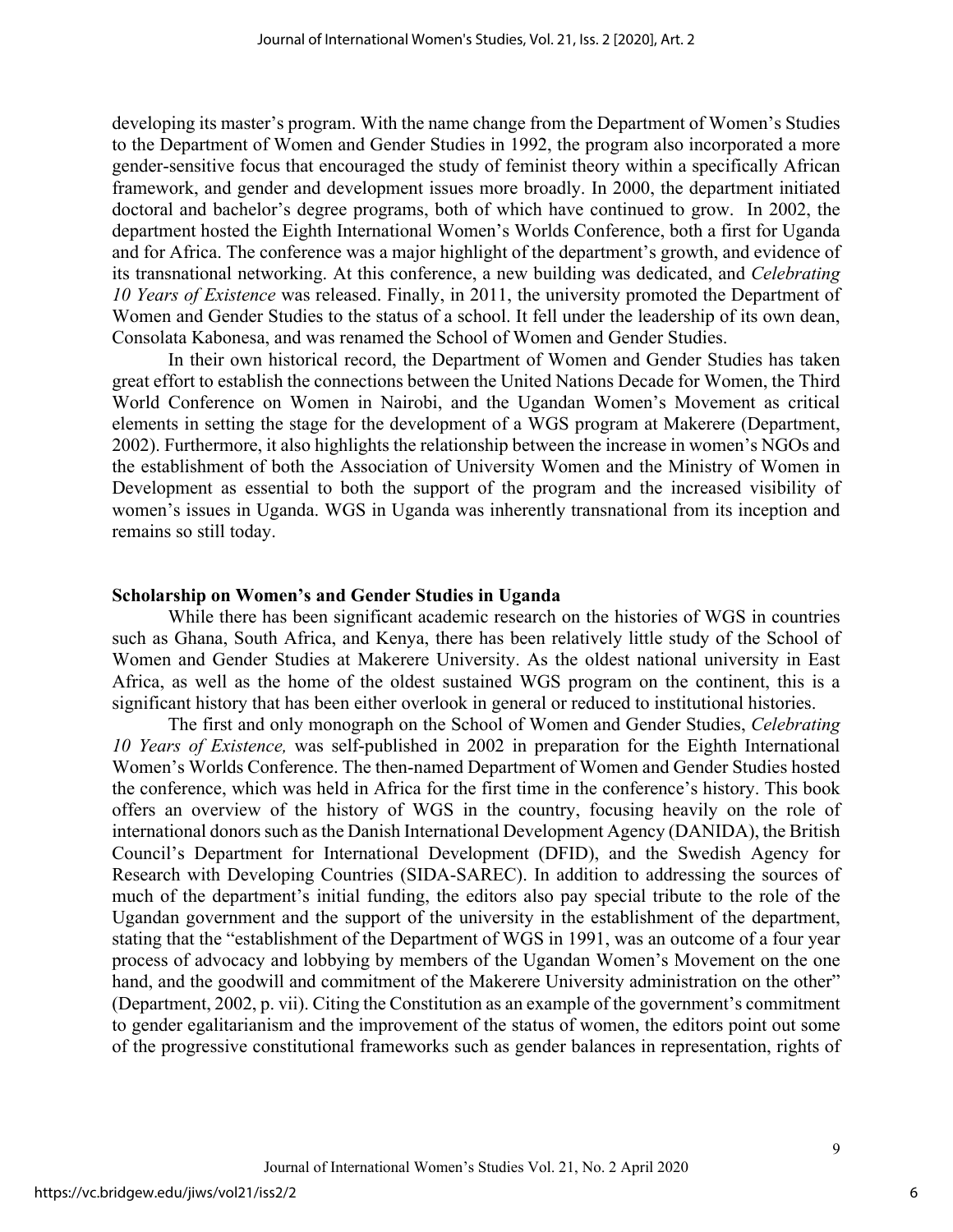women and children, and affirmative action policies to increase the number of women in government and higher education (pp.  $1-3$  $1-3$ ).<sup>3</sup>

Carol Sicherman's 2005 book, *Becoming an African University: Makerere 1920 – 2000*, offers the first and only historical study of the development of the School of Women and Gender Studies. Sicherman focuses most heavily on the colonial foundations of the university and its transition from a colonial institution to an independent university. At the conclusion of this historical overview she provides three case studies from Makerere's history, one of which is the birth of the School of Women and Gender Studies, in a chapter she aptly titles "Very Small…Very Mighty: Women and the Rise of Women's and Gender Studies." Much of Sicherman's work focuses on the early years of the program and provides useful information about the role of affirmative action programs in increasing the attendance of female students within the university in general. She argues that the increase in the number of women enrolled through these affirmative action programs greatly helped in the establishment of WGS at Makerere (pp.225-240).

In 1991, Ankrah published a short article in *Signs: Journal of Women in Culture and Society* about the newly launched program and spoke hopefully about the process of approval sought through the Makerere University Donor's Conference in 1987, as well as the eventual granting of institutional approval through the Council of Makerere University in 1989. She discusses the early assertions that the curriculum would be both interdisciplinary and "women in development"- based. She speaks to the community-wide feeling that "[m]any argue that WGS at Makerere University must highlight the growing consciousness in Uganda that women are disadvantaged in society and that this poses serious problems for development of the nation" (p. 866-867). Ankrah goes on to address the goals of the program, focusing heavily on the need to have gender-sensitive and academically trained staff at the institutional level, the community level, and the national level. Finally, in a reflection of the earlier discussed need to have praxis-driven theory, she points out that "the WGS department intends to build a community-based component by fostering public seminars, lectures, and discussions on major issues affecting women" (p. 868). While this early article is both brief and more descriptive of intentions rather than results, it offers important insight into the early days of the department's formation.

In 1996, Mwaka published an article in *Women*'*s Studies Quarterly* on the role of WGS in Uganda. She offers one of the most complete and developed definitions of WGS in Uganda that I have uncovered, stating:

[T]he essential components of WGS include women's contribution to social processes; women's perceptions of their own lives, their struggles, and aspirations; the roots and structures of inequality that lead to marginalization; and the invisibility and exclusion of women from the scope, approaches, and conceptual frameworks of most intellectual inquiry. WGS should not therefore be defined narrowly, as studies about women or information on women, but rather as a critical instrument for social change, economic, political and academic development and transformation. (p. 462)

As the inaugural chair of the newly established Department of Women's Studies, Mwaka offers insight into the earliest developments of the discipline in Uganda.

<span id="page-7-0"></span><sup>&</sup>lt;sup>3</sup> Constitution of Uganda adopted 1995; see especially Objective VI, "Rights of Women and Children," and Objective XV, Articles 21, 31, 34, 78, and 180, which address equal representation.

Journal of International Women's Studies Vol. 21, No. 2 April 2020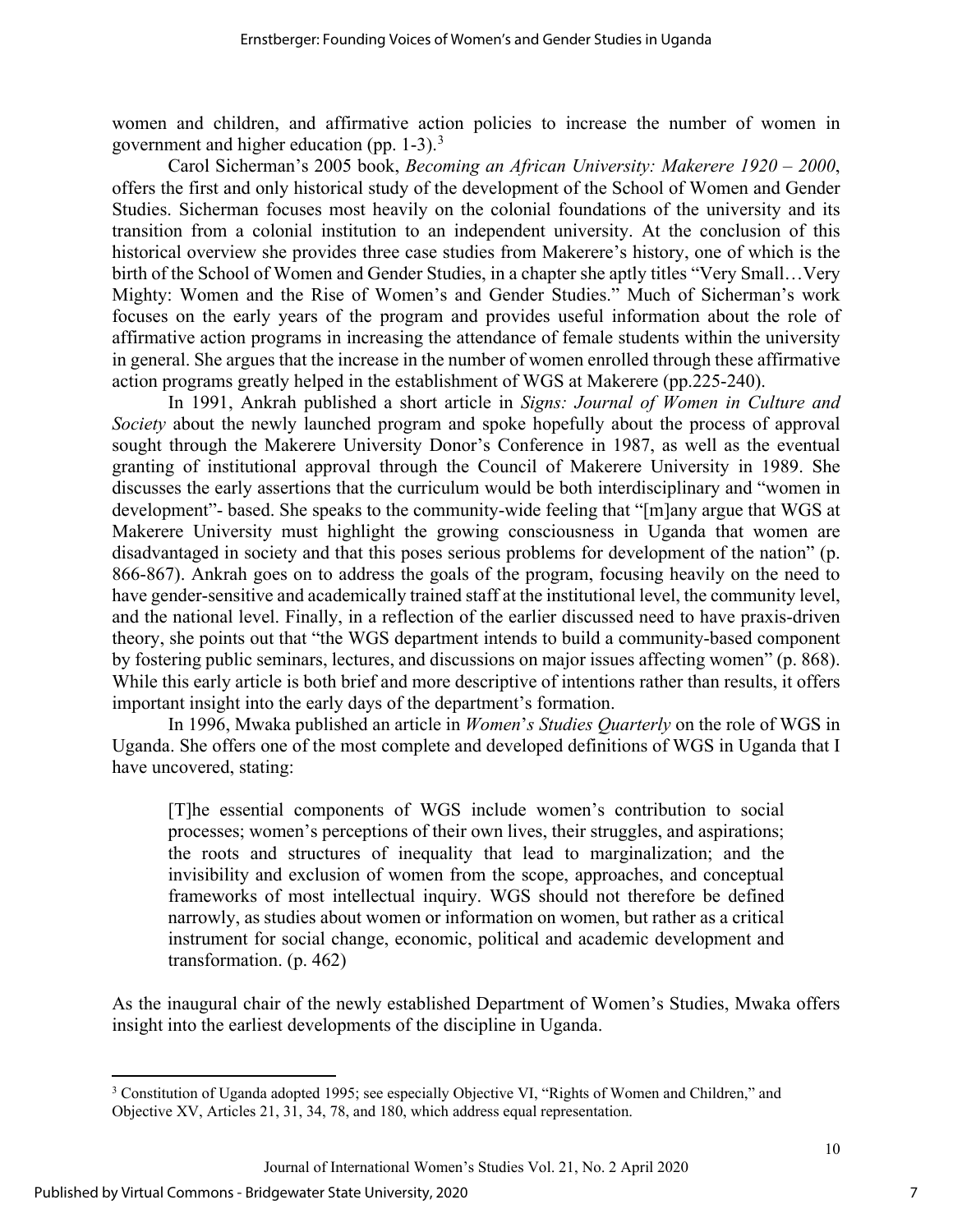Finally, Kasente, a faculty member in the department, published the most recent journal article on the School of Women and Gender Studies in *Feminist Africa* in 2002*.* Kasente's article is less an overview of the program and more a critique of the program's challenges. Stating that while there has been significant quantitative growth in the program, both in terms of student enrollment and department size, this "…has occurred alongside less and less of a sense of its internal cohesiveness, its accountability to the women's movement and its engagement with issues of gender transformation in the broader society" (p. 1). Kasente links the decline in the strength of the department's role in the community, as well as the decline in its commitment to the lives of everyday Ugandan women, to two main issues: 1) the development of the Ministry of Women and Development, and 2) the hyper-bureaucratic nature of the university itself.

With the installation of the Ministry of Women and Development, Kasente (2002) asserts that there was a distinct power shift. She states that "[t]his political move crucially shifted the center of conceptualization and developing women's strategies for development from the academic to the state arena" (p. 2). In addition, the exceptionally high teaching loads, the institutional shifts in degree requirements and the low salaries negatively impact staff productivity (i.e., their ability to conduct and publish new research). In addition to a shortage of new academic contributions, "the original zeal for social transformation has been significantly watered down" (p. 3).

#### **Unintended Outcomes**

The "watering down" of the discipline is a concern that shows up repeatedly in both the literature on WGS globally and in the interviews, I have conducted with WGS students, scholars, and activists in Uganda. Far more than in the Global North, training in WGS has led to professional and economic opportunities in the Global South. For example, I have never had a student approach me to discuss a degree in WGS through the auspices that it was the key to post-graduate employment. Conversely, Kasente and others spoke at length about the high probability of finding a job after graduation influencing students to pursue a WGS degree at Makerere University. She stated that "it's mainly because if you have gender as a credential, it's easier to get employment. That is where the money is because of donor's interests. If you have a qualification in gender, you are positioned well for many jobs" (personal communication, July 2012). I found this echoed during many of my interviews with alumni and current WGS students. When asked why they chose to pursue a degree in WGS, I received several responses about the desire to empower women and interests in various issues relating to women's rights. However, out of thirty-seven interviews, nineteen interviewees" responses indicated job security as their primary motivation for earning a bachelor's or master's degree in WGS.

Amon Mwiine, who completed his master's degree in women and gender studies in 2010, explained that it was his career ambitions that led him to the discipline. He stated: "I think it was out of being optimistic. Though my first choice was to pursue law, I was not able to score enough on the exam. But I was optimistic that this is a new discipline where many people have not yet graduated and maybe when you finish you will get a job better than others" (personal communication, June 2012). Peter Fuuna, who earned a master's degree in women and gender studies in 1998, likewise referred to income earning potential as his major motivator when he stated: "Learning gender means you have many opportunities. I am an instructor here at the university, but I work as a consultant also" (personal communication, June 2012). While of the nine men I interviewed, six of them mentioned professional or economic opportunity as their reason for pursuing degrees in women and gender studies, several women responded similarly.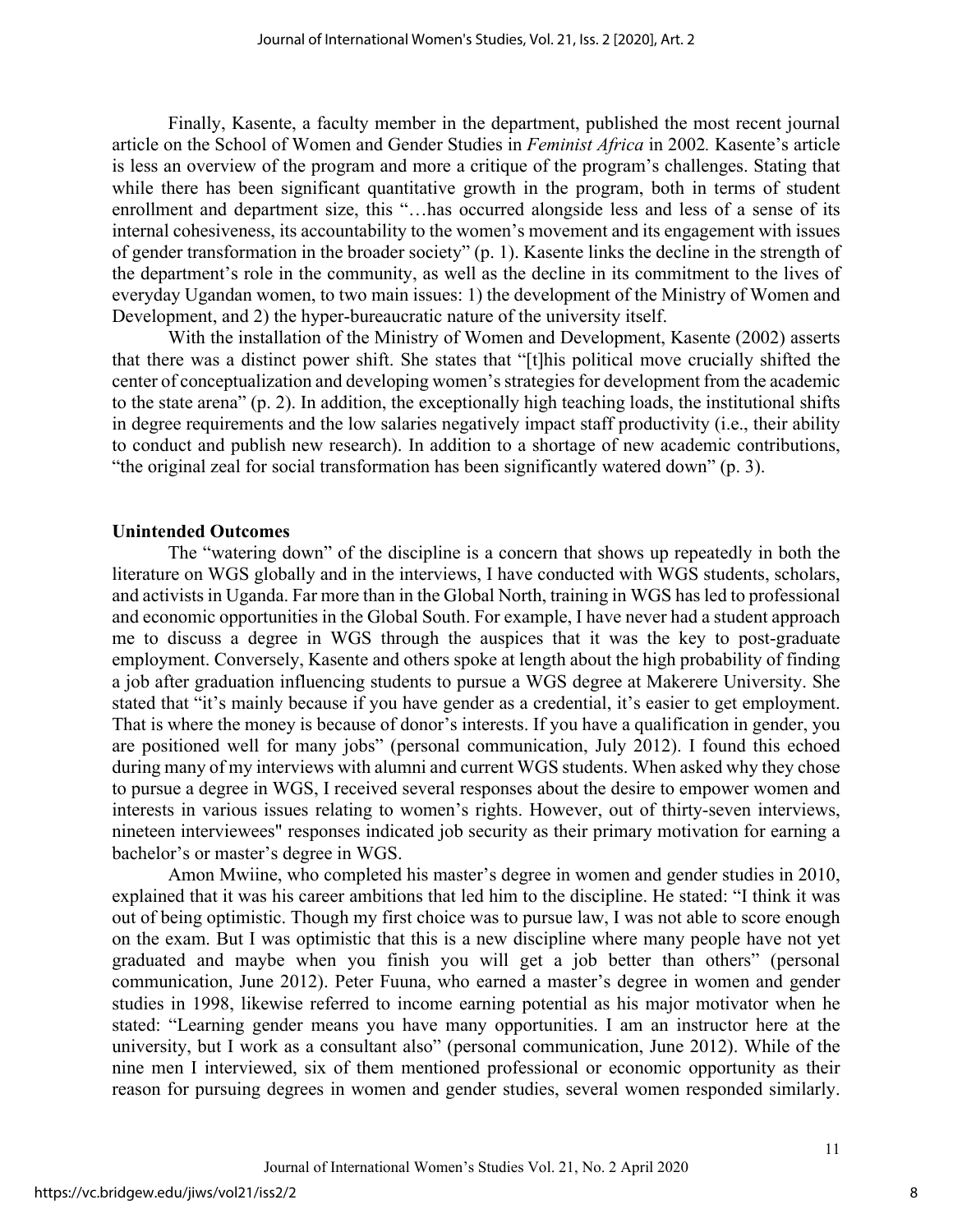Hasifa Naluyiga, a 2001 graduate of the master's program, stated: "I was looking for a profession that was selling. When I looked at gender…you can work anywhere with your degree" (personal communication, June 2012).

The growing economic imperative to study WGS in order to secure positions in either the academic or public sector has resulted in a disconnection from the social justice backbone of the discipline. Ankrah spoke of this concern when she observed that "somewhere along the way it became beneficial to be a gender academic and talk about gender, but that has led to less actual work on the nitty gritty issues still facing Ugandan women" (personal communication, June 2012). Several alumni described an evolution in their thinking on the status of women, women's rights, and gender equality. However, illustrative of the decline of a feminist foundation in WGS, the majority of people who came to the discipline for economic advancement also eschewed the title of "feminist" and or had negative thoughts on feminism in general.

The tensions over language and naming, over the use of the word "feminism" or the title feminist, and the contention between "Women's Studies / Gender Studies / Feminist Studies" as official names of WGS programs is rife throughout not only the Global South but also the global history of WGS. Moreover, the increasingly problematic "post-feminist" perspective of institutions, governments, and individuals alike raises concern. All but one of the founding pioneers I spoke with either directly identifies as a feminist or indirectly embraces the term feminism with a positive definition. For example, when asked if she would describe herself as a feminist, Mwaka stated emphatically, "Yes, of course I am a feminist" (personal communication, June 2012). In some cases, the response was more reserved, such as with Kasente:

It takes time for someone to say they are a feminist. In fact, if you were to ask people, I don't think I'm considered a strong feminist because I don't advocate verbally. My feminism is much more in the research. It is responsible for what issues I investigate, and the data that I bring on board for people to use or to know. I find … I don't get excited about going to push political issues loudly on the radio or television, that kind of thing. But, yes, I would say I am a feminist. (personal communication, July 2012)

Ankrah was the only founder to directly dispute the title, stating:

You know, at my age [74], I don't even know the definition anymore. The word that I felt most comfortable with was activist, or someone working and fighting for women's rights. This notion of feminism, I don't need to be feminine to talk rights. That is why I think I never attached that. I never thought of myself as any woman for women. So much as a human person for the rights of women. Because I've lived down here in Africa most of my life. So feminist, no; women's activist, yes." (personal communication, June 2012)

Thus, despite the more contemporary alumnus's discomfort with feminism, the majority of the founding pioneers of WGS in Uganda identified as feminist. I would argue that the connection between a personal interest/commitment to gender equality, women's rights and social justice and the lack of economic enticement is not insignificant. By this I mean that as degrees in WGS have become marketable, degree-seekers' commitment to feminism has declined. This was made clear during my interviews with degree holders, where sixteen out of the nineteen responded negatively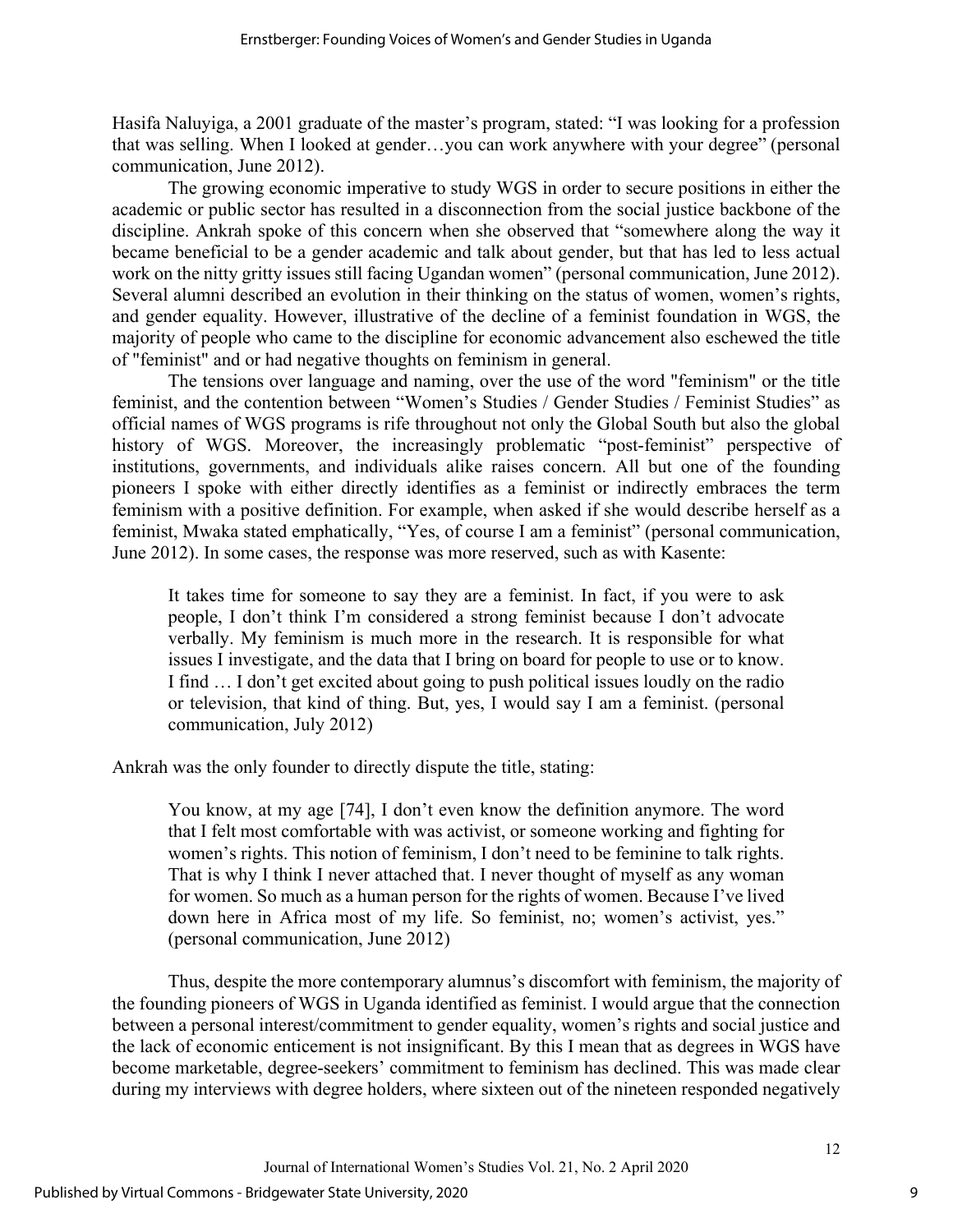to either the title of feminist or in their definition of feminism. For example, Fuuna stated that he was "not at all" feminist and went on to posit that "to me feminism simply means a group of people trying to get more things…people who have a belief that women are oppressed and therefore they think they should remove any form of oppression towards women" (personal communication, June 2012). Naluyiga also denied any feminist identity stating that "feminism means to me someone who wants to come out and fight all the time and be loud...They are sometimes going too much beyond what is expected of women" (personal communication, June 2012).

#### **Politics of Naming**

Be it in terms of individual identity as a feminist or supporter of feminism or of institutional politics as a women's studies or a gender studies program, the same kind of language-based conflict over the politics of naming can be found across all sectors of WGS history. I address it here to show examples of the ways that naming politics permeate the history of the discipline. WGS was developed in the West as the academic arm of the women's movement, and as such was initially committed to the goal of women's liberation (Mama, 1996). While the term "women's liberation" may not be as reflective of African realities, the connection between scholarship and activism that was so much a part of early American WGS programs can also be seen across the African continent. It is important to understand the larger regional and continental conversation that the School of Women and Gender Studies in Uganda has been engaged in since its founding.

Mary Osirim (2009) asserts that "African women's conceptions of feminism and gender studies scholarship have been clearly linked to politics, especially to African independence movements and the development of the post-colonial state" (p. 100). Thus we can see that liberation is still a central focus of WGS and I dare to argue that this link is one of the few universals of feminist studies globally. Clearly there are many elements of this debate that run far deeper than a mere game of semantics. The specific choice to use the term "gender studies" over "women's studies" is a purposeful, political, welcome, and at times unwelcome compromise to accomplish the goals of WGS in the Global South.

While Mansah Prah (1996) rightly states that gender studies and WGS should not be conflated as one and the same within the African context, there are specific political implications for the use of one title over the other. These implications, on occasion, have little to no bearing on the type of work conducted or on the pedagogical practices deployed. Amina Mama (1996) points out that "[t]here is not even much consensus on using the term 'Women's and Gender Studies' which is often jettisoned in favor of 'gender' to gain acceptability among the men and allow them to feel and be included" (p. 84). Christine Obbo (1992) asks, "Do we need WGS in Africa?" and emphatically answers, "Yes, we do!" However, she echoes other scholars in their claims that there can be negative associations with the term "women's and gender studies," and as such, "[w]e are going to end up calling such courses Gender Studies because some of us feel that 'gender' is a sanitized term that does not threaten the powers that be (men)" (p. 2).

The choice to name one department "Gender Studies" and another "Women's *and* Gender Studies" does not occur randomly or without consequence. At the University of Natal-Pietermartzburg in South Africa, faculty interviewed by Debby Bonnin (1996) explained they decided to use "gender studies" based on a need to avoid making the male students and faculty, feel excluded or attacked. Yet, after several years of development in the program, new concerns have been raised. One faculty member stated that "[w]e opted for Gender Studies because we wanted to reach as many students as possible. But we are beginning to feel that 'gender studies'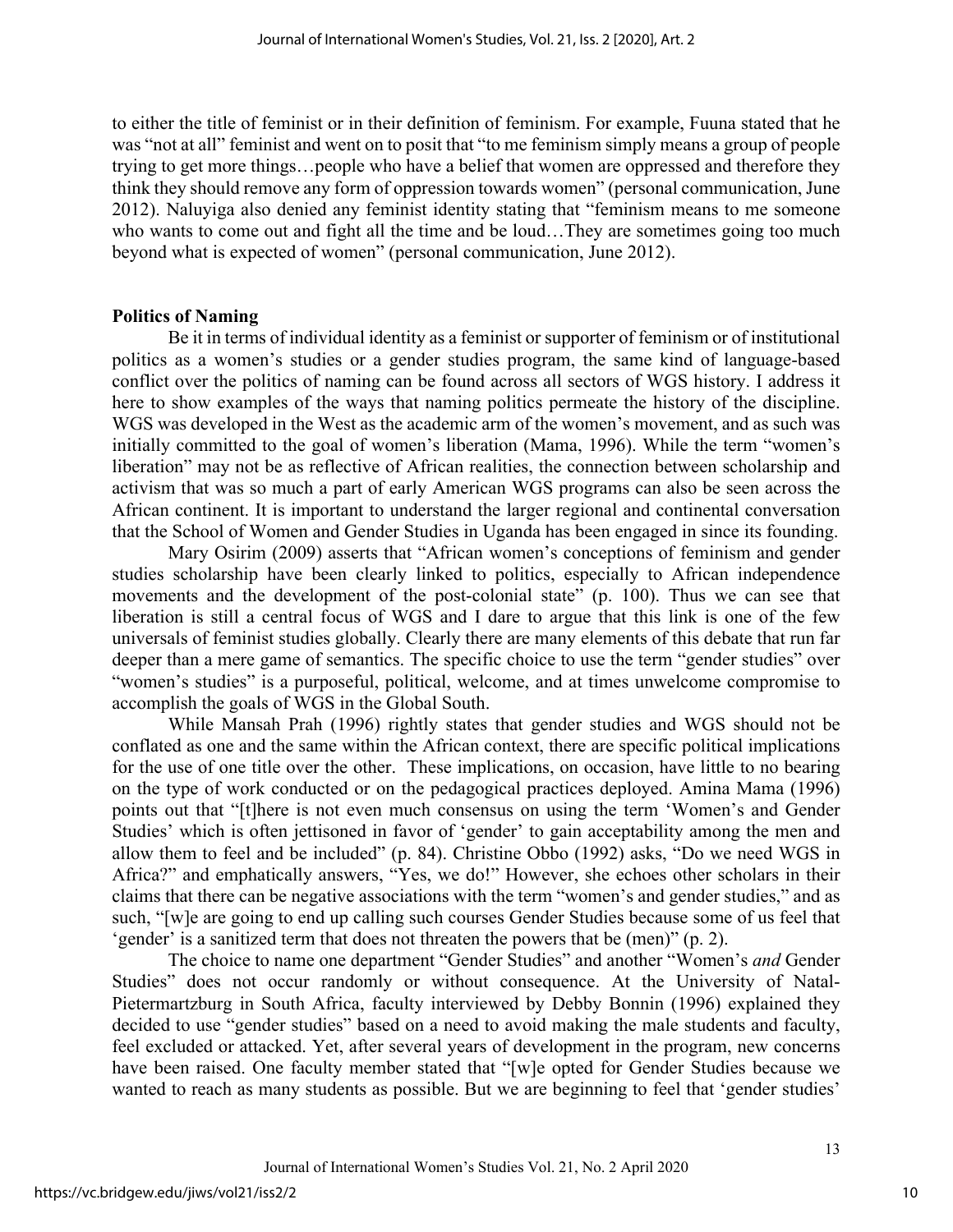has shunted Women's and Gender Studies. Lots of work in gender studies has been taken over by men with all the masses of studies on masculinities. Some people feel that *Women* in WGS must be restored" (p. 391). Again I must reference Obbo's (1992) article, not just because she is a Ugandan scholar, but because she cogently sums up the prevailing argument about African, or at the very least, Ugandan views on WGS naming: "On the whole, it is felt, WGS is what feminists do and gender studies is what level-headed academic women do" (p. 2). This comment highlights the dialogue that permeates the literature on African WGS; dialogue that implies that by undertaking women's studies, a scholar is engaging in radical and "foreign" politics rather than the rational and regionally situated gender studies of "serious" academics.

Yet, it is important that we do not simply dismiss this tension between program titles as a game of politics. Florence Howe (1997) dismisses the use of the title gender studies as a kind of cop-out or way to sneak in feminist literature. However, this neglects to acknowledge the complex theoretical, ideological, and pedagogical shifts that differentiate gender studies from women's studies. While some programs may in fact use gender to satisfy the need to pacify certain institutions, as discussed above, this by no means should be taken to mean that African scholars lack the nuance and understanding of the difference between women's studies and gender studies.

Emmanuel Kisiang'ani (2004), a senior researcher at the Institute for Security Studies in South Africa, directly challenges Howe's oversimplification, clearly stating that "…Gender Studies include, but are not synonymous with Women's and Gender Studies" (p. 10). He articulates the complex underpinnings of gender theory by pointing out that gender studies "…is also challenged to critically rethink dominant contemporary conceptions of gender and the notions of sex and sexuality intertwined with it" (p. 19). This is not just a case of interchanging terminology but instead a reflection of the complex task of interrogating the constructions of gender and sex, as well as the geographically specific implications of those constructions. Reflecting the desire to Africanize feminism, women's studies, and gender studies, Kisiang'ani issues a call to action to other African scholars and institutions, asserting that,

[G]ender Studies should not just end at dismantling forms of knowledge authored and authorized by the West. In fact, as we indicated before, gender research should also undertake to highlight the myriad achievements of African men and women in education, art, music, agriculture, sports, medicine, religions, politics and economics, to date." (p. 17)

Thus, we see again the desire to show that theory and academic contributions do not emanate exclusively from the West nor are they accepted without regional interpretations and reformulations.

Richard Ssewakiryanga (2002) states that "[a] term like 'gender' travels a great deal, with a number of different and conflicting meanings and connotations according to the context in which it is used" (p.1). He argues in defense of the need for differentiated curriculum depending on the desire to engage with gender studies or women's studies. And so, we see that "[g]ender politics in post-colonial Africa are deeply contested, within and beyond the minority who might name themselves as feminists" (Mama, 2002, p. 1). In Mama's (1996) signal article on WGS in Africa, she purposely combined "…studies of women, studies by women and studies for women…" because as she conducted her research she found that in Africa there are few curricular differences between women's studies and gender studies programs (p. 3). In fact, she claimed that "…the vast majority of 'Gender Studies' in and on Africa were in fact 'Women's and Gender Studies' insofar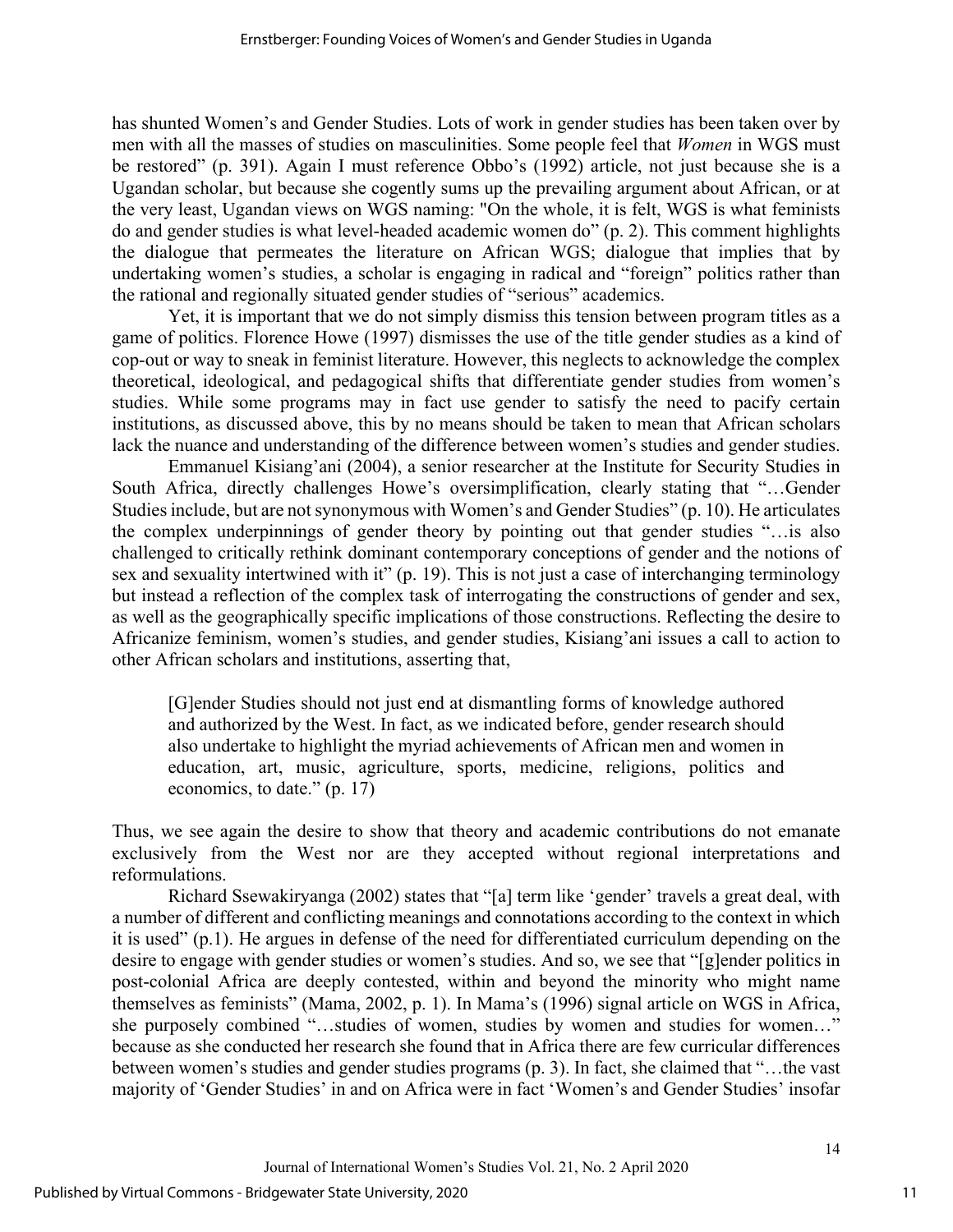as it was hard to find any studies of men, masculinity, or male power per se" (p. 10). I would challenge that assertion both within the context of the Ugandan case study and within African WGS more broadly.

There have been significant theoretical and curricular developments throughout the continent in regard to gender theory, gender pedagogy, and gender studies curriculum. In the case of WGS in Uganda, the name of the program evolved through "careful research and consultation with faculty, administrators, and donors" (Mwaka, personal communication, June 2012). In 1991, the founding pioneers agreed that the title of "women's studies" situated the department as a program focused on the study of women's lived realities, research on the status of women, and on the centralization of women's experiences. Just a year later, however, the faculty agreed that none of the above listed areas of inquiry could be adequately interrogated without the inclusion of courses on masculinity and engagement with cutting-edge gender theories. As such, in 1992, the faculty changed the program name to the Department of Women and Gender Studies in order to give credence and authority to both elements necessary to positively impact the status of women's lives in Uganda.

#### **Conclusion**

The history of WGS in Uganda speaks to the birth of the discipline in sub-Saharan Africa, the role of transnational feminism in the establishment of the discipline in the Global South, and the significance of the United Nations World Conferences on Women in the creation of the oldest WGS program in Africa. From 1991 through 1998, Makerere University's Department of Women and Gender Studies focused on developing its master's program. With the name change from the Department of Women's Studies to the Department of Women and Gender Studies in 1992, the program also incorporated a more gender-sensitive focus that encouraged the study of feminist theory within a specifically African framework, and gender and development issues more broadly. In 1998, the department initiated bachelor's and doctoral degree programs, both of which have continued to grow. The department showed major growth in 2002 when it hosted the Eighth International Women's Worlds Conference, both a first for Uganda and for Africa. In preparation for the conference, the Department of Women and Gender Studies moved into its own autonomous building on campus. Finally, in 2011, Makerere University promoted the Department of Women and Gender Studies to the status of a school, becoming the School of Women and Gender Studies under the leadership of its own dean. To date, this is the only school of women's and gender studies in the world.